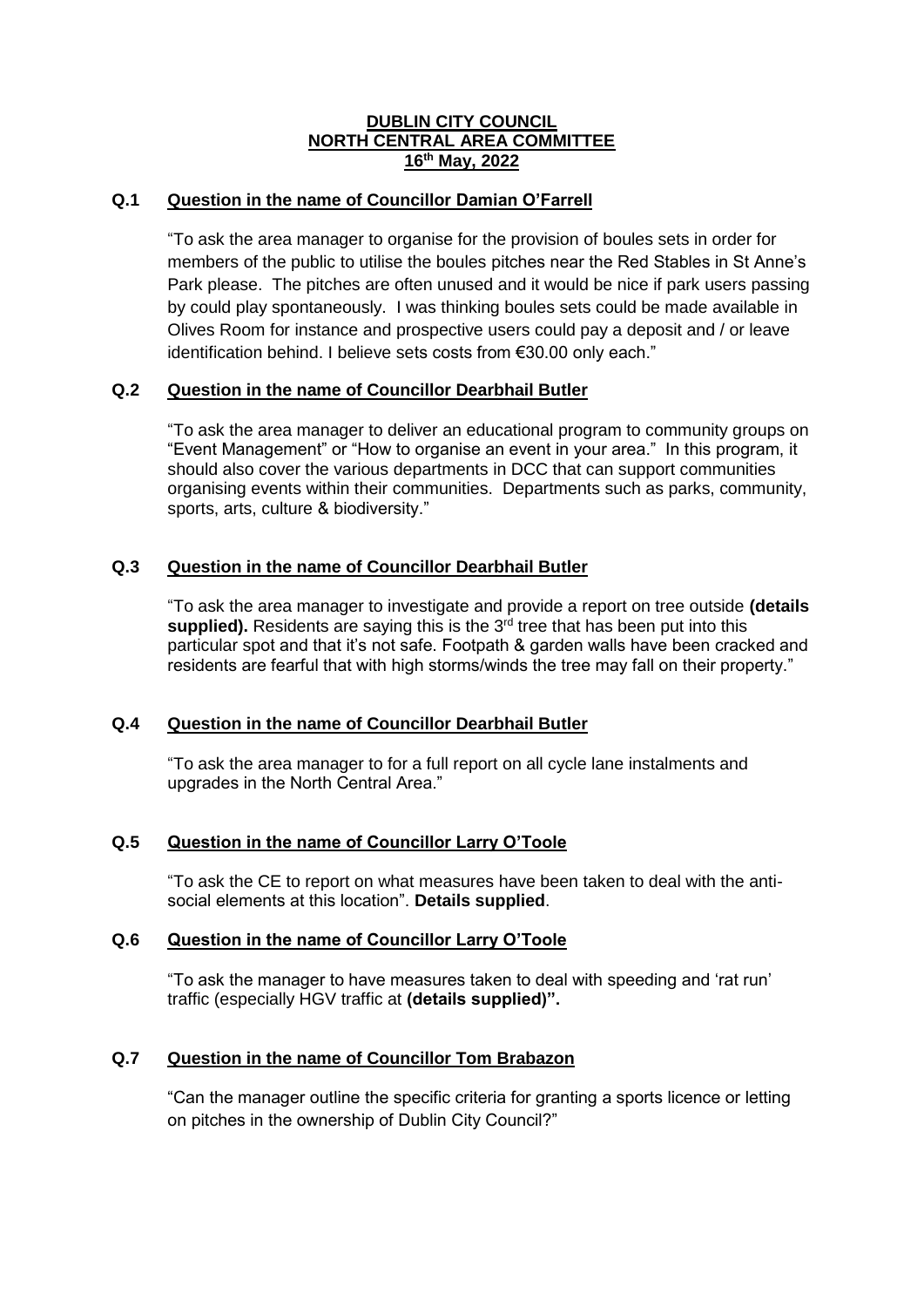# **Q.8 Question in the name of Councillor Damian O'Farrell**

To ask the area manager the following please:

- Is DCC satisfied that the granting of consent (including letter of consent) in respect of a planning application on DCC lands is a delegated function of DCC officials and not a matter for elected members of DCC?

- If DCC believes that consent is an executive function, is the planning department satisfied it's a matter for a parks official rather than a function of the CEO DCC (executive) to grant consent?

- who in DCC has the authority to issue letters of consent in relation to DCC owned land and what format should these letters take? If for instance in relation to a telecommunications mast in a DCC Park and if DCC believe it's a matter for the Parks Superintendent is there a particular format required for the letter of consent in order for it to be a valid letter in accordance with all relevant planning legislation.

## **Q.9 Question in the name of Councillor Damian O'Farrell**

"To ask the area manager to prioritise the next meeting of the Clontarf Flood Defence and promenade joint working group as a matter of urgency please?"

# **Q.10 Question in the name of Councillor Damian O'Farrell**

"To ask the area manager for an update on the request to separate the proposed overflow car park at Red Stables, Clontarf and the proposed land art sculpture in respect of Part 8 planning applications please?"

# **Q.11 Question in the name of Councillor Damian O'Farrell**

"To ask the area manager to organise a copy of the most up to date St Anne's Park management plan please?"

# **Q.12 Question in the name of Councillor Damian O'Farrell**

"To ask the area manager to report on the following please. On the 29th April 2022 the latest CE's Development Plan report was circulated to members for their consideration. The paragraph below was attached to the circulation which prohibited members from any onward transmission of the report to any third party.

# *'It is important for members to note that this CE Report is being circulated for your consideration, in advance of the Special Meeting of the City Council, scheduled to commence on the 5th of July. The CE Report is not for onward transmission to any third party.'*

Local authority Councillors have no supporting / back office staff and very little planning experience if any, yet are expected to study, contribute to and agree or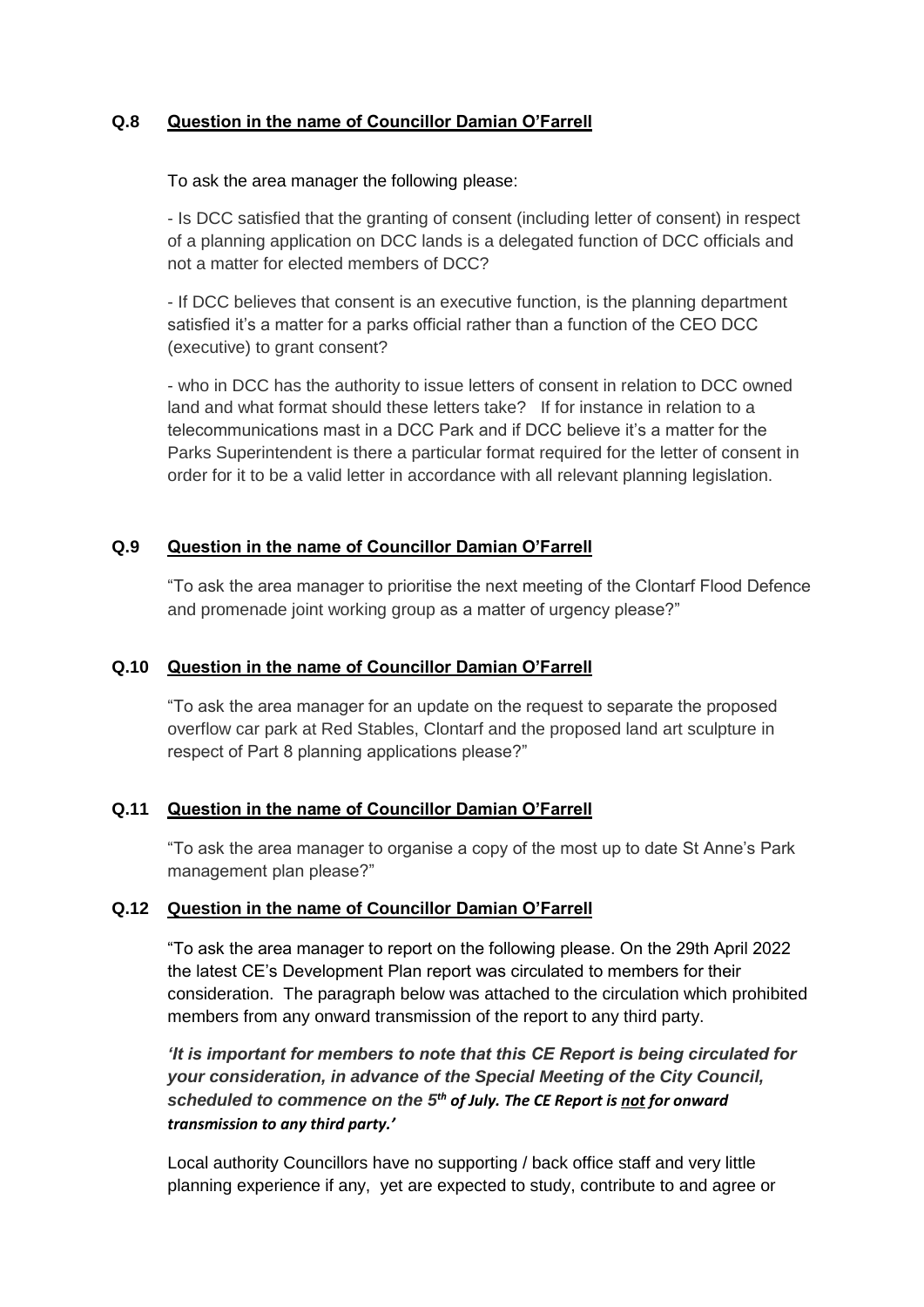disagree with this extremely important report in a matter of a few short weeks without being allowed to send the report on to any third party for support / advice.

Can the manager outline the reasons / rationale for this instruction and under whose authority was this instruction given please? Also make reference to / outline the legislation covering this instruction / matter please?"

## **Q.13 Question in the name of Councillor Tom Brabazon**

"Can the Manager answer the following in relation to the number of complaints received by the Parks Department regarding (**details supplied)?"**

## **Q.14 Question in the name of Councillor Tom Brabazon**

"Can the manager arrange to replace the pedestrian guard railings at (**details supplied)** and clear the grass and weeds along the front of (**details supplied)** and to do a general litter pick of the area?"

## **Q.15 Question in the name of Councillor John Lyons**

"Question withdrawn by Councillor Lyons"

### **Q.16 Question in the name of Councillor Deirdre Heney**

My February 2022 question below in relation to trees removed in Marino refers.

#### *NORTH CENTRAL AREA COMMITTEE 21st February 2022*

#### *Q.37 Question in the name of Councillor Deirdre Heney*

*"To ask the Area Manager in relation to trees that were removed on Marino, (residents say several trees were removed but not planted) can the manager give a detail as to*

- *a. What/how many trees were removed in recent years and*
- *b. How many of those removed have been replanted to date and when will those that have not been replanted be replanted"*

#### *Reply*

*Due to remote working the numbers felled and replaced are not to hand however Parks have been following a phased replacement plan agreed with the residents association. It has been disappointing that the stumps of previously removed trees are not decaying as rapidly as was hoped due to ground conditions and Parks have been unable to replant according to the schedule. The Parks Service are constantly monitoring the situation and will affect replanting as soon as possible. The Parks Service will also be meeting with the residents association in the coming weeks to reevaluate the programme in light of these limiting factors.*

*Contact: Fergus O'Carroll, Senior Executive Parks Superintendent*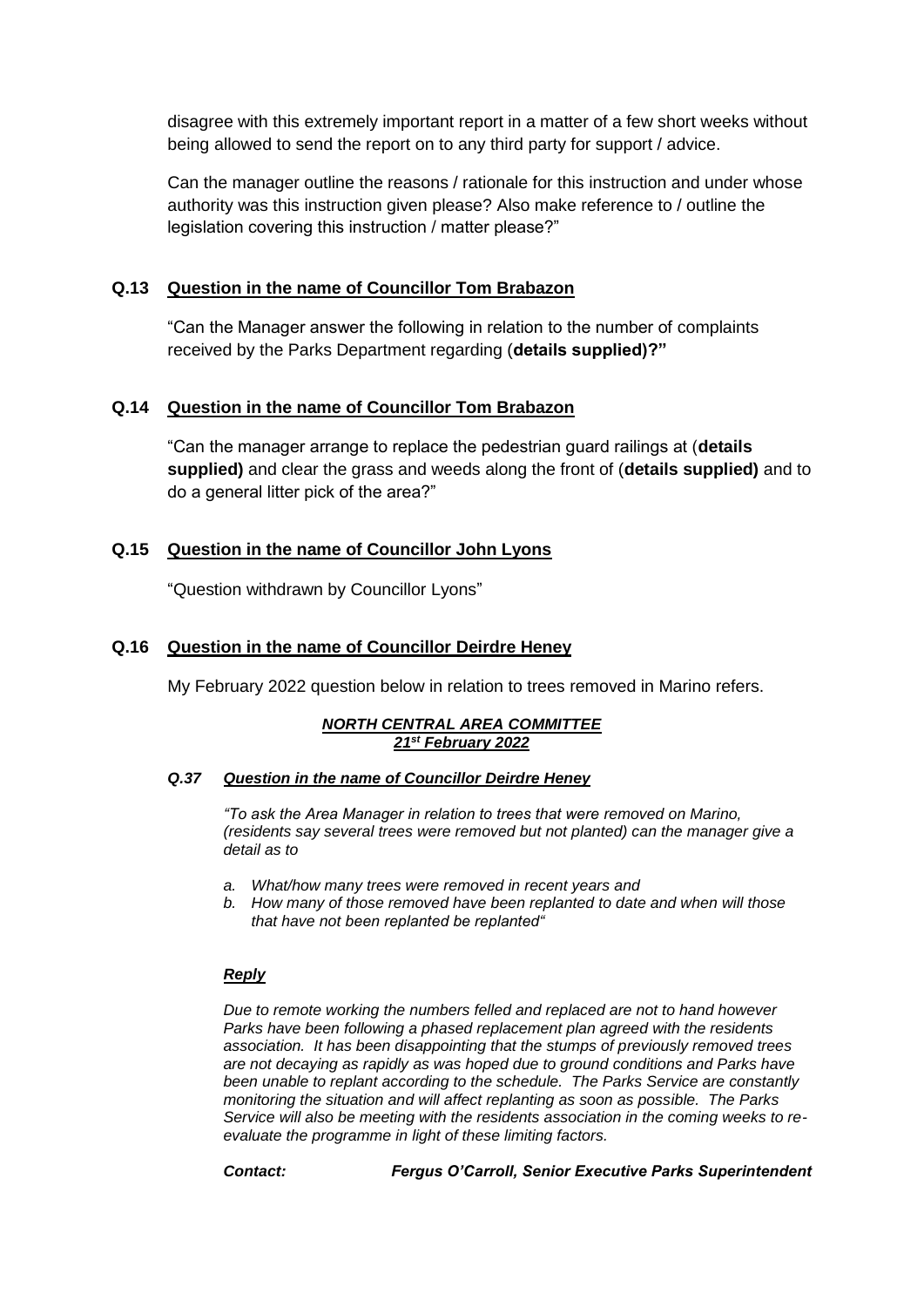| Tel:   | 222 6625            |
|--------|---------------------|
| Email: | parks@dublincity.ie |

Residents say several trees were removed but not re-planted.

"Can the manager please **now**, in relation to trees that were removed, give a detail as to

- a) What/how many trees were removed in recent years and
- b) How many of those removed have been replanted to date and when will those that have not been replanted be replanted?"

### **Q.17 Question in the name of Councillor Deirdre Heney**

"Can the Manager please say in relation to the playground in Fairview Park, say if the park remains unfinished and if so, when will the planned swings etc. be installed and also say if there are any plans to install more toddler facilities in the playground as currently there is only a sandbox suitable for children under 4; can the manager say why the pirate ship, with baby slides, lookout windows & all baby swings have been removed?"

## **Q.18 Question in the name of Councillor Deirdre Heney**

"Can the manager please refer to my numerous requests for an official from the Parks Department to contact my constituent, at (**details supplied)**, in order to discuss with my constituent, the issue around the provision of the long talked about (via email with me) replacement low railing around the skate park facility to replace the one that is now broken; (**see detail in one of the many detailed emails from my constituent**) can the manager please say what railing was ordered, when was it ordered and when it is expected it will be in place?"

### **Q.19 Question in the name of Councillor Deirdre Heney**

**"**In relation to the issues of access and right of way to **(details supplied)** from my constituent, can the manager please provide a **detailed response?"**

### **Q.20 Question in the name of Councillor Deirdre Heney**

"In relation to the attached from my constituent, can the manager please provide advice on when replacement trees will be planted at (**details supplied)**?"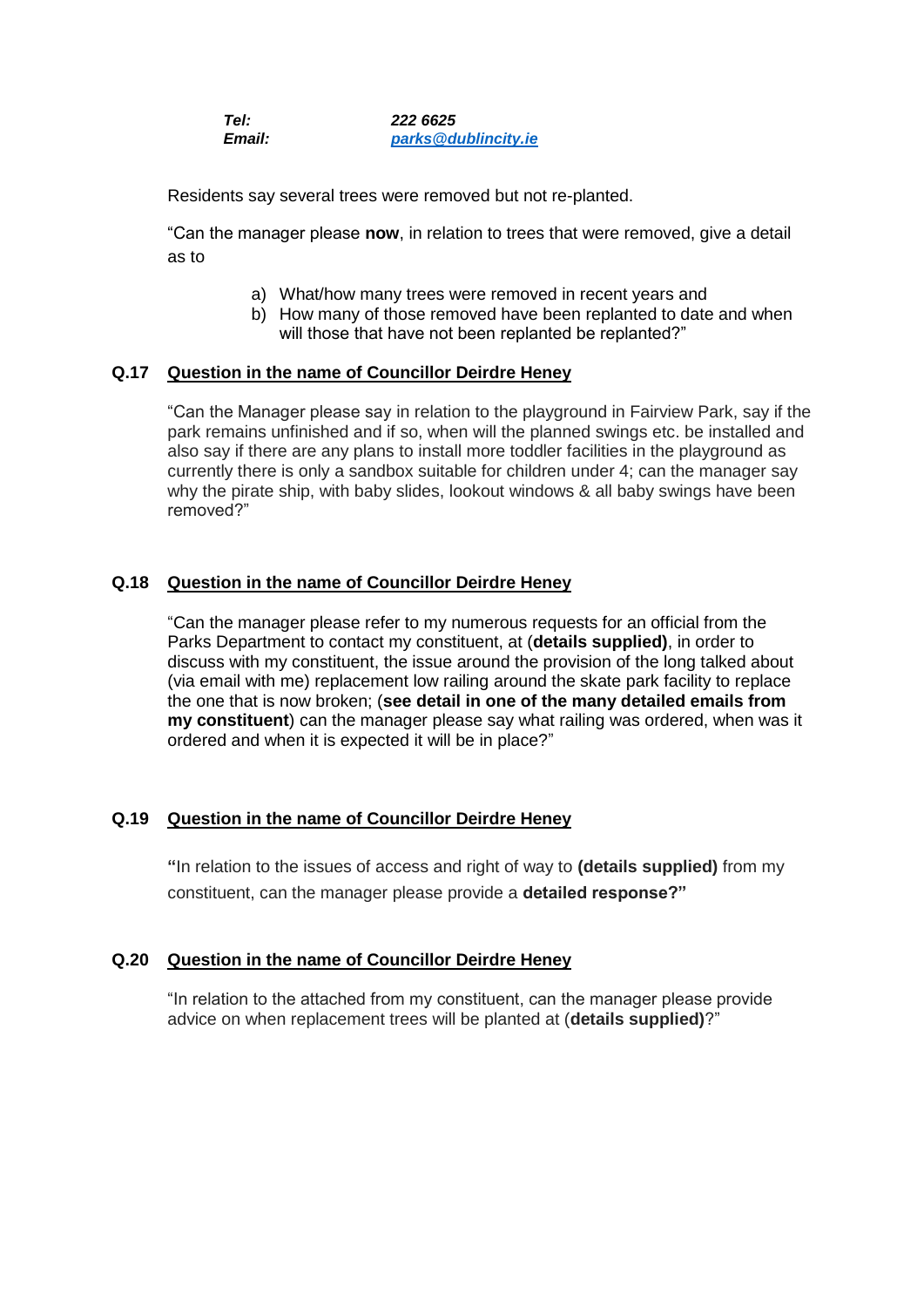# **Q.21 Question in the name of Councillor Deirdre Heney**

"Can the manager please refer to location as per (**details supplied)** which is a 30 KPH zone and say if he can consider installing further traffic calming measures to assist in reducing the speed of traffic where residents say there is a constant disregard for the speed limit, with some motorists travelling in excess of 60kph at times, in an area with a large cohort of children due to the schools & proximity of local amenities etc.; speeding occurs throughout the entire day but is at its worst during the morning & afternoon school runs (8-9am, 1-2pm) & evening commute (5pm).

## **Q.22 Question in the name of Councillor Deirdre Heney**

"Can the manager please advise what measures are in place to build an interim segregated cycle lane from the Marino and Drumcondra area into Dublin city centre as cyclists are concerned that cycling along the three main routes into town (Drumcondra, Ballybough or Strand roads) is very dangerous and unpleasant?"

## **Q.23 Question in the name of Councillor Deirdre Heney**

"Further to previous reports of speeding in Abbeyfield Killester, below are some observations from a constituent from the past couple of weeks highlighting the ever increasing speeds of drivers travelling through Abbeyfield, a 30km "traffic calmed" residential zone with very narrow and poorly maintained pavements where many young children and older residents live and go to school? Can the manager please advise when the area will be further traffic calmed?"

# **Q.24 Question in the name of Councillor Deirdre Heney**

"Can the manager refer to damaged lamp at (**details supplied)** and arrange repair of same?"

# **Q.25 Question in the name of Councillor Larry O'Toole**

"To ask the Manager to respond to this housing issue. **(Details supplied)".**

### **Q.26 Question in the name of Councillor John Lyons**

"To ask the manager for a report on voids in the North Central Area: how many do we currently have, what is the current status of each, what are the completion and allocation dates for each turned around void and for clarity on who will be allocated each new home?"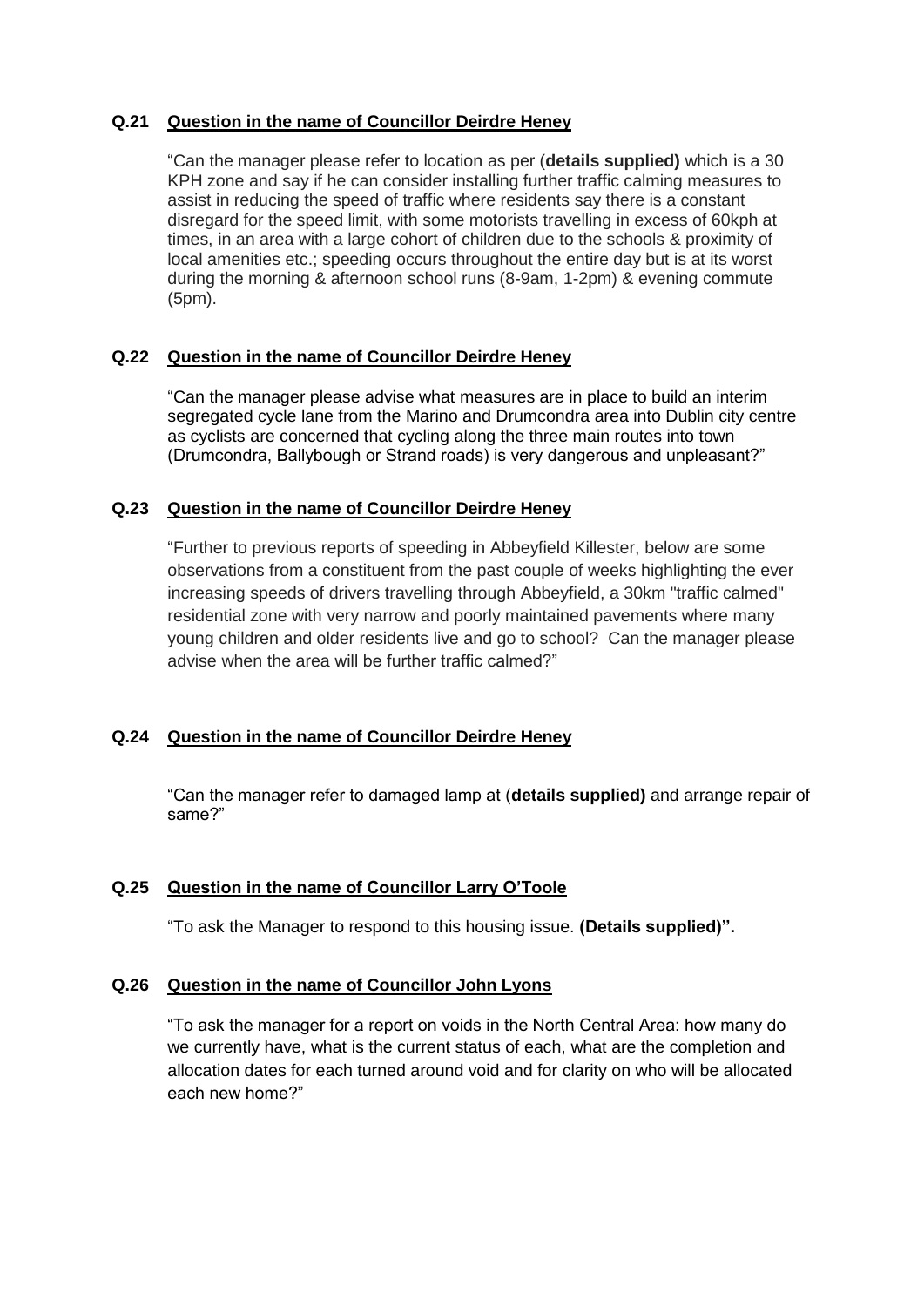## **Q.27 Question in the name of Councillor John Lyons**

"To ask the manager for a report on what has been asked of Dublin City Council's North Central Area office to date in relation to the accommodation of people fleeing the war in Ukraine?"

## **Q.28 Question in the name of Councillor John Lyons**

"To ask the manager to establish the ownership of the site beside No. 19 Greencastle Avenue and seek to secure the site as it is presently in a haphazard state?"

## **Q.29 Question in the name of Councillor John Lyons**

"To ask the manager for a report on the housing file of **(Details supplied)**?"

## **Q.30 Question in the name of Councillor John Lyons**

"To ask the manager to a report on the housing file of **(Details supplied)**, whose family are currently living in very overcrowded accommodation and has been waiting a significant amount of time on the transfer list?"

# **Q.31 Question in the name of Councillor John Lyons**

"To ask the manager for a commitment given to residents by the city council in 2009 to improve the paths along Kilbarron Park to be fulfilled: young and older people alike live on this road and the current state of the paths presents a threat to residents' safety?"

# **Q.32 Question in the name of Councillor John Lyons**

"To ask the manager to install "Children at Play" signs along Ferrycarrig Drive, Dublin 17?"

### **Q.33 Question in the name of Councillor John Lyons**

"To ask for an update on the proposed new community centre for the Kilbarrack area?"

### **Q.34 Question in the name of Councillor John Lyons**

"To ask for an update on the feasibility study of the underpass site at Northside Shopping Centre as a potential site for housing?"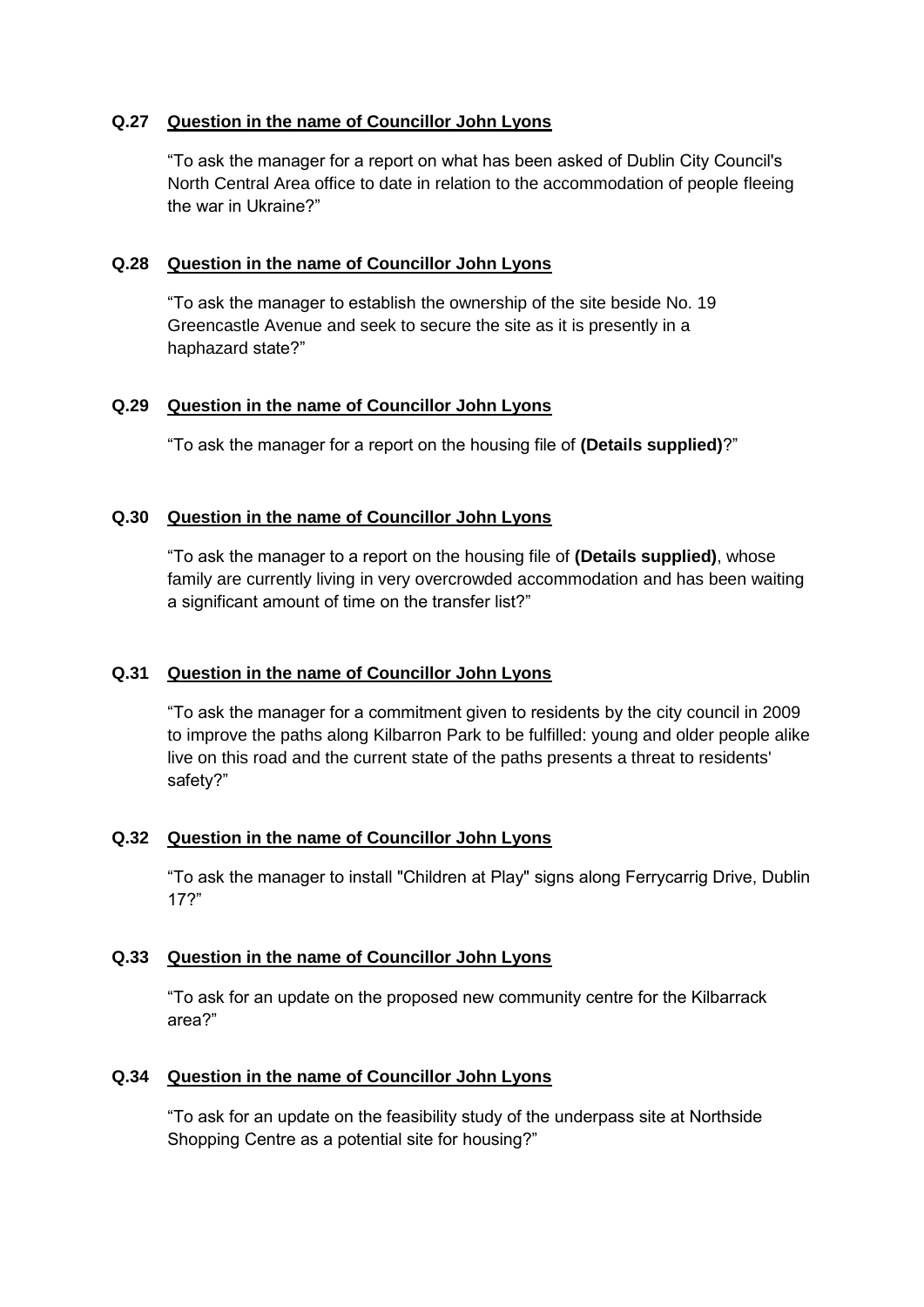## **Q.35 Question in the name of Councillor Larry O'Toole**

"To ask the manager to give an update on this housing application **(Details supplied)?"**

### **Q.36 Question in the name of Councillor Catherine Stocker**

"To ask the manager when will the council repair the footpaths on Roseglen Road, Dublin 5?

## **Q.37 Question in the name of Councillor Catherine Stocker**

"To ask the manager when will the council repair the footpaths on Roseglen Avenue, Dublin 5?"

### **Q.38 Question in the name of Councillor Catherine Stocker**

"To ask the Manager to trim at tree outside **(details supplied)**?"

## **Q.39 Question in the name of Councillor Catherine Stocker**

"To ask the Manager to remove cars along Fairview strand -across from the Jewish Cemetery - without tax/insurance which have been stationary there for some time – up to two years in some cases (photos attached)

### **Q.40 Question in the name of Councillor Catherine Stocker**

"To ask the Manager to allocate budget – alongside the footpath repairs scheduled near Tesco Drumcondra – for some public realm redesign to improve the environment for older people and families including some planting/greenery and seating?"

# **Q.41 Question in the name of Councillor Catherine Stocker**

"To ask the Manager to arrange for enforcement against parking on the footpaths in the area of Tesco Drumcondra Road which is a danger to children and visually damaging to the area?"

# **Q.42 Question in the name of Councillor Catherine Stocker**

"To ask the Manager to consider findings from a local resident with regard to speeding in Abbeyfield, Killester taken using a sensor near a speed ramp (findings attached) and to take action with regard to curtailing this speeding either via design or enforcement?"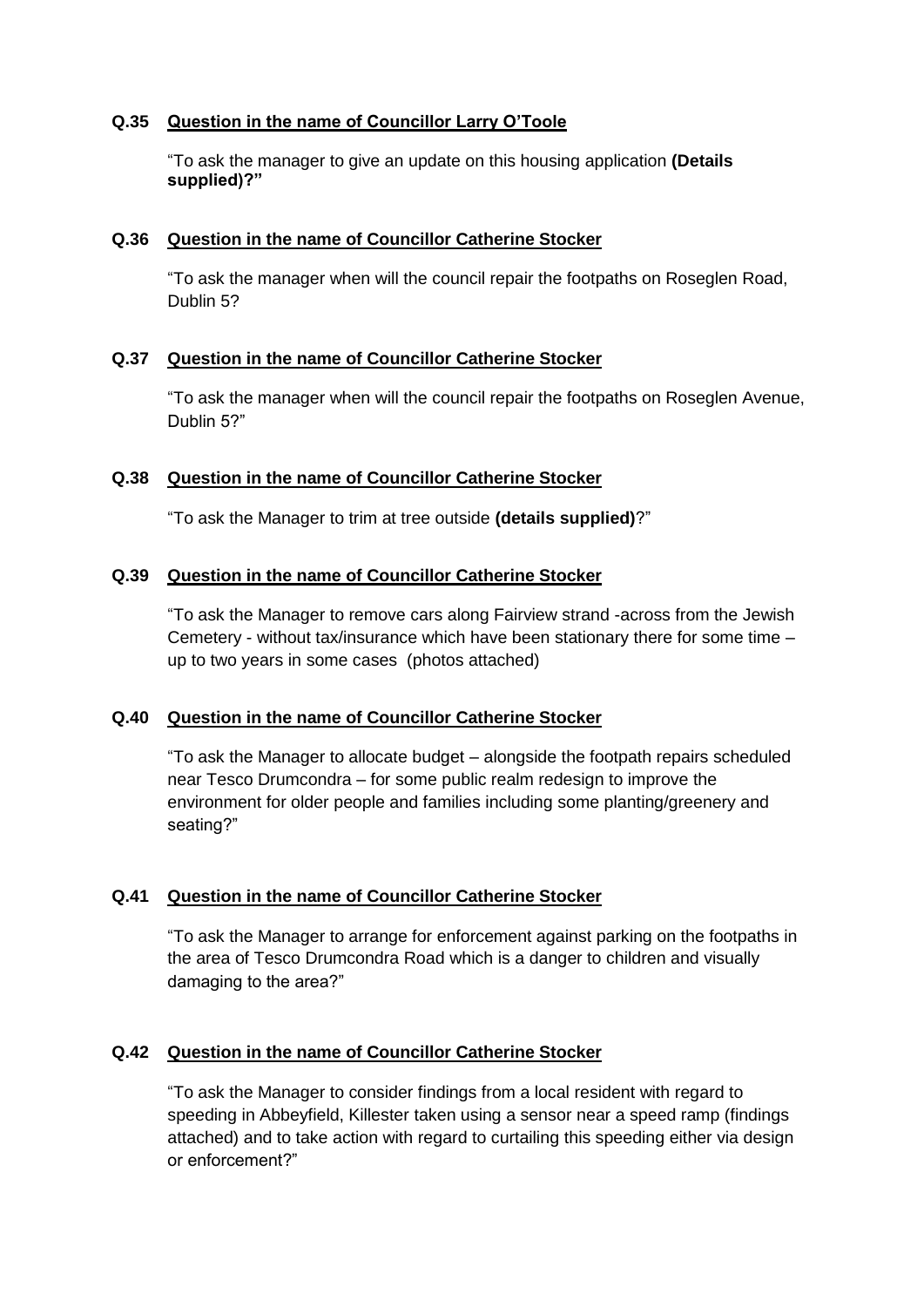## **Q.43 Question in the name of Councillor Catherine Stocker**

"To ask the Manager to arrange for the pruning of a tree at **(details supplied)** where there are low hanging branches that impede walking on the footpath?"

## **Q.44 Question in the name of Councillor Catherine Stocker**

"To ask the Manager to arrange for the trimming/pruning of trees hanging over the wall of the property at **(details supplied)** and are hitting off the roof and house.

## **Q.45 Question in the name of Councillor Catherine Stocker**

"To ask the Manager to arrange to have a claims form sent to the resident at (**details supplied)** who wishes to initiate a claim regarding damage from tree roots to his driveway.

# **Q.46 Question in the name of Councillor Catherine Stocker**

"To ask the Manager to include Belton Park Road on the next programme of works for carriageway repairs as there is significant damage to the roadway?"

# **Q.47 Question in the name of Councillor Declan Flanagan**

"To ask the manager whether any extra funding can be secured from central government to improve the quality of roads in the North Central area?"

# **Q.48 Question in the name of Councillor Declan Flanagan**

"To ask the manager as to what checks are carried out before major road repairs are carried out & after works are completed to ensure roads & footpaths are returned to the same standard. Also, what are the remedies if utility companies do not comply and do not carry out rework that may be required?"

# **Q.49 Question in the name of Councillor Declan Flanagan**

"To ask the manager as to whether an alternative location has been found in the NCA for coach parking in light of the decision to ban coach parking on the Alfie Byrne Road?"

### **Q.50 Question in the name of Councillor Declan Flanagan**

"To ask the manager for an update regarding Flood Protection measures proposed for Clontarf?"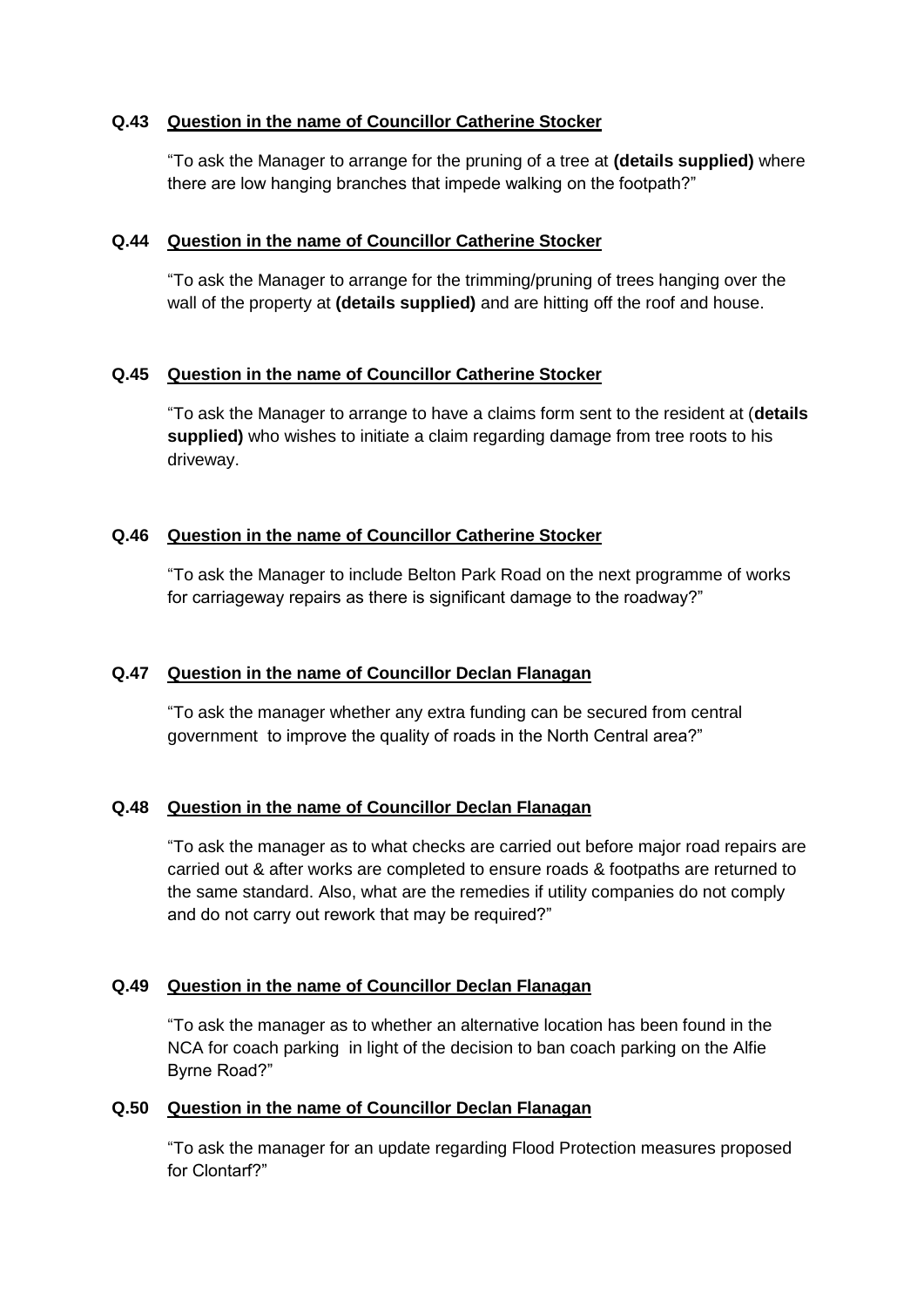## **Q.51 Question in the name of Councillor Declan Flanagan**

"To ask the manager for an update re; capital works being carried out in Northside Shopping Centre?"

## **Q.52 Question in the name of Councillor Declan Flanagan**

"To ask the manager for an update regarding the following **(details supplied**) who is on the housing list?"

## **Q.53 Question in the name of Councillor Declan Flanagan**

"To ask the manager to make contact with the following regarding trees **(details supplied)**?"

## **Q.54 Question in the name of Councillor Declan Flanagan**

"To ask the manager if any monitoring of the traffic has taken place in Fairview in light of the works taking place on the Clontarf to City centre cycleway and whether any solutions have been identified?"

# **Q.55 Question in the name of Councillor Terence Flanagan**

"To ask the manager to advise whether the **(details supplied)** has applied for a housing transfer & where she is on list?"

# **Q.56 Question in the name of Councillor Terence Flanagan**

"To ask the manager to respond to the request for the following traffic report (**details supplied)?"**

### **Q.57 Question in the name of Councillor Terence Flanagan**

"To ask the manager to respond to the following footpath issue in **(details supplied)**?"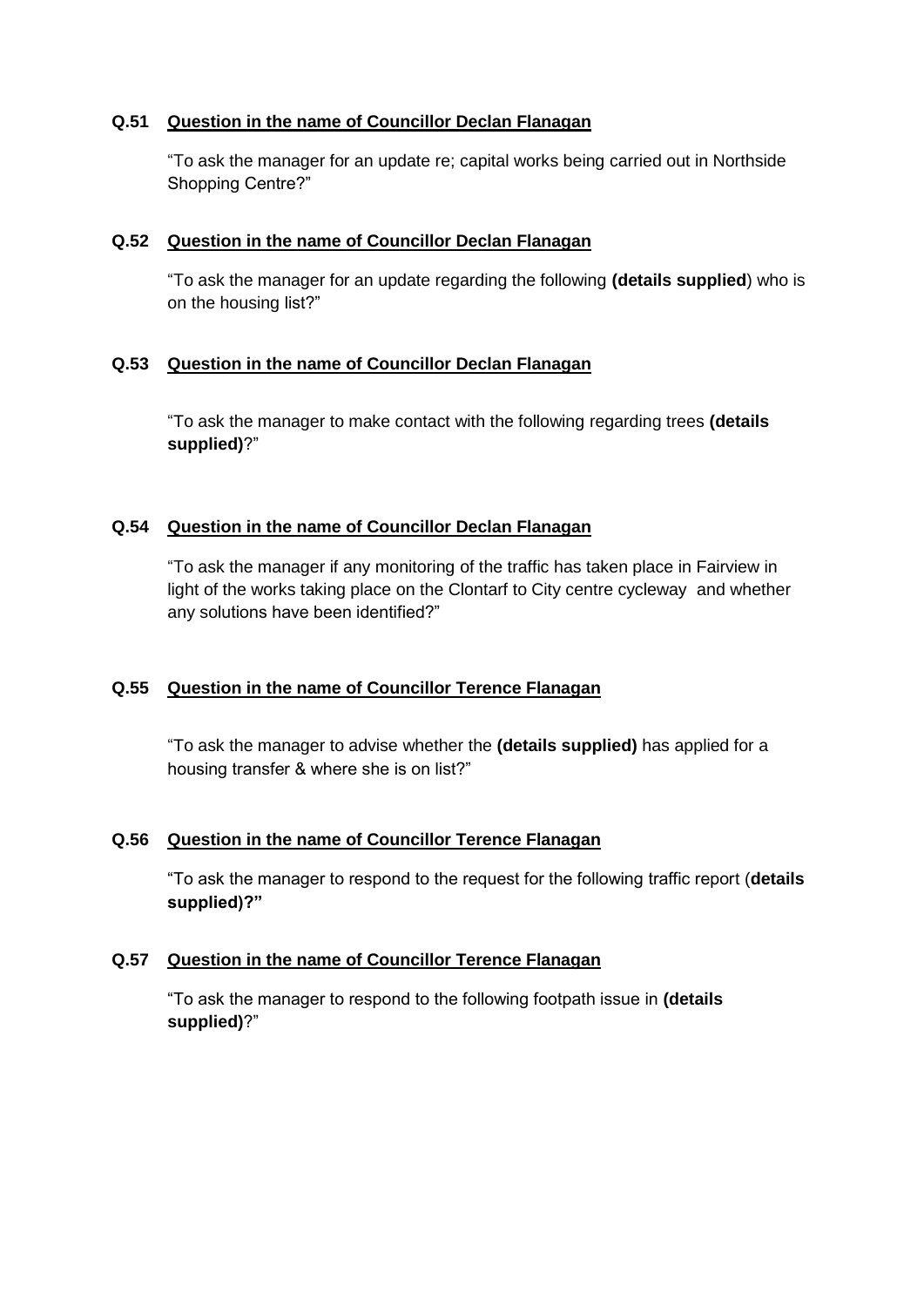## **Q.58 Question in the name of Councillor Terence Flanagan**

"To ask the manager to have someone from the housing department contact the following **(details supplied)** re: overcrowded housing?"

### **Q.59 Question in the name of Councillor Terence Flanagan**

"To ask the manager to respond to the following correspondence from a constituent seeking the housing department's assistance and intervention **(details supplied).**  Please can the housing department contact the following?"

## **Q.60 Question in the name of Councillor Terence Flanagan**

"To ask the manager to respond to the following regarding a request for a pedestrian crossing at (**details supplied**)?"

## **Q.61 Question in the name of Councillor Terence Flanagan**

"To ask the manager for an update on lease and capital works for **(details supplied)?"**

## **Q.62 Question in the name of Councillor Terence Flanagan**

"To ask the manager for an update re: planned Garda station for Donaghmede?"

### **Q.63 Question in the name of Councillor Naoise O'Muirí**

"Can the Manager organise for the public lighting on (a) Glandore Road, Dublin 9 and (b) Carberry Road, Dublin 9 to be assessed and if necessary improved and enhanced as local residents tell me that the footpaths there are poorly lit at night. Is there an opportunity to switch existing lamp standards to better quality LED?"

### **Q.64 Question in the name of Councillor Naoise O'Muirí**

"Can the Manager confirm that the footpath bordering the parking/landing area outside the Goose Tavern/Brass Onion/Health Clinic, Sion Hill Road in Dublin 9 is in charge? If so, can the Manager organise for the footpath to be inspected and any necessary repairs to be carried out?"

# **Q.65 Question in the name of Councillor Naoise O'Muirí**

"Can the Manager confirm how much (if any) of the open space in front of the buildings from Tesco to Insomnia on Upper Drumcondra Road is in charge? Are the pedestrian footpaths beside the roadway in charge? Can DCC develop a plan to animate and green this location with planters and seating?"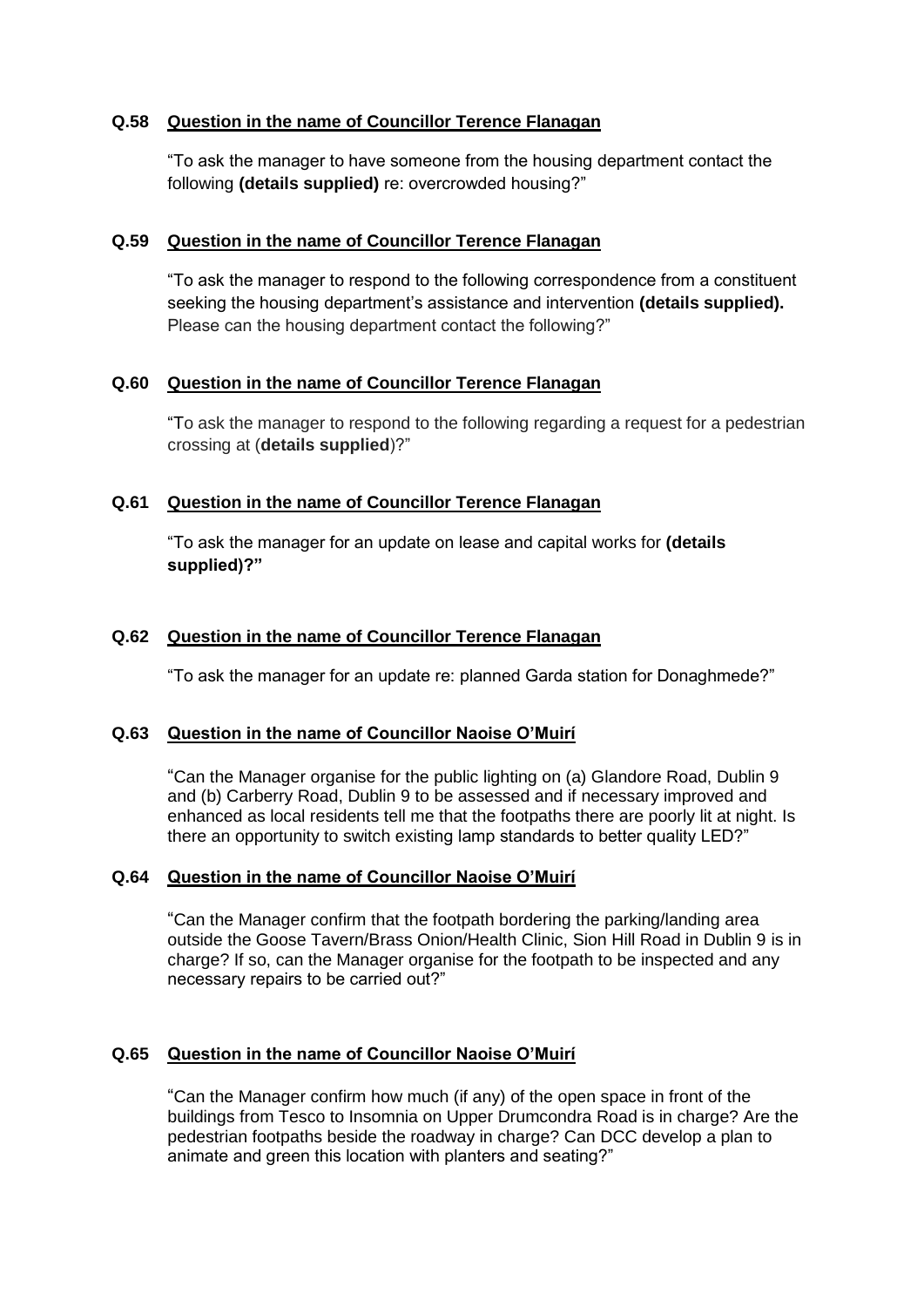## **Q.66 Question in the name of Councillor Naoise O'Muirí**

"Can the Manager confirm if (a) the current City Development Plan and (b) the draft new City Development Plan contains a specific objective to provide a pedestrian/cycling bridge over the Tolka River linking Grace Park Road with Clonliffe lands in Drumcondra? Can the Manager confirm if this bridge has been included in planning considerations relating to those lands?"

## **Q.67 Question in the name of Councillor Naoise O'Muirí**

"Can the Manager organise for the inspection and repair of loose and broken capping on the retaining wall (Collins Park side) of the main triangular green in Collins Park/Celtic Park, Dublin 9?"

### **Q.68 Question in the name of Councillor Naoise O'Muirí**

"Can the Manager organise for the health of the crab apple tree outside **(Details)** Celtic Park Avenue, Dublin 9 to be assessed and if necessary have it removed and replaced with another tree?"

### **Q.69 Question in the name of Councillor Daryl Barron**

"Can I ask the Manager to please request that the tree at (**Details Supplied**) be replaced immediately and the tree stump be removed also?"

## **Q.70 Question in the name of Councillor Daryl Barron**

"Can I request that the manager review the corner at (**Details Supplied**) as it is causing a hazard to residents locally as the junction is causing near misses to members of the public due to dangerous driving?"

### **Q.71 Question in the name of Councillor Daryl Barron**

"Can I ask the Manager to seek to have the road dipped at (**Details Supplied**) as resident is seeking for the path to be lowered? Submitted to DCC.

### **Q.72 Question in the name of Councillor Daryl Barron**

"That I ask the manager to please report on the tree planting works locally and to confirm plans for year ahead and progress update of planting for 2022. I note a lot of the request I have submitted for replacement trees have not been completed since 2019?"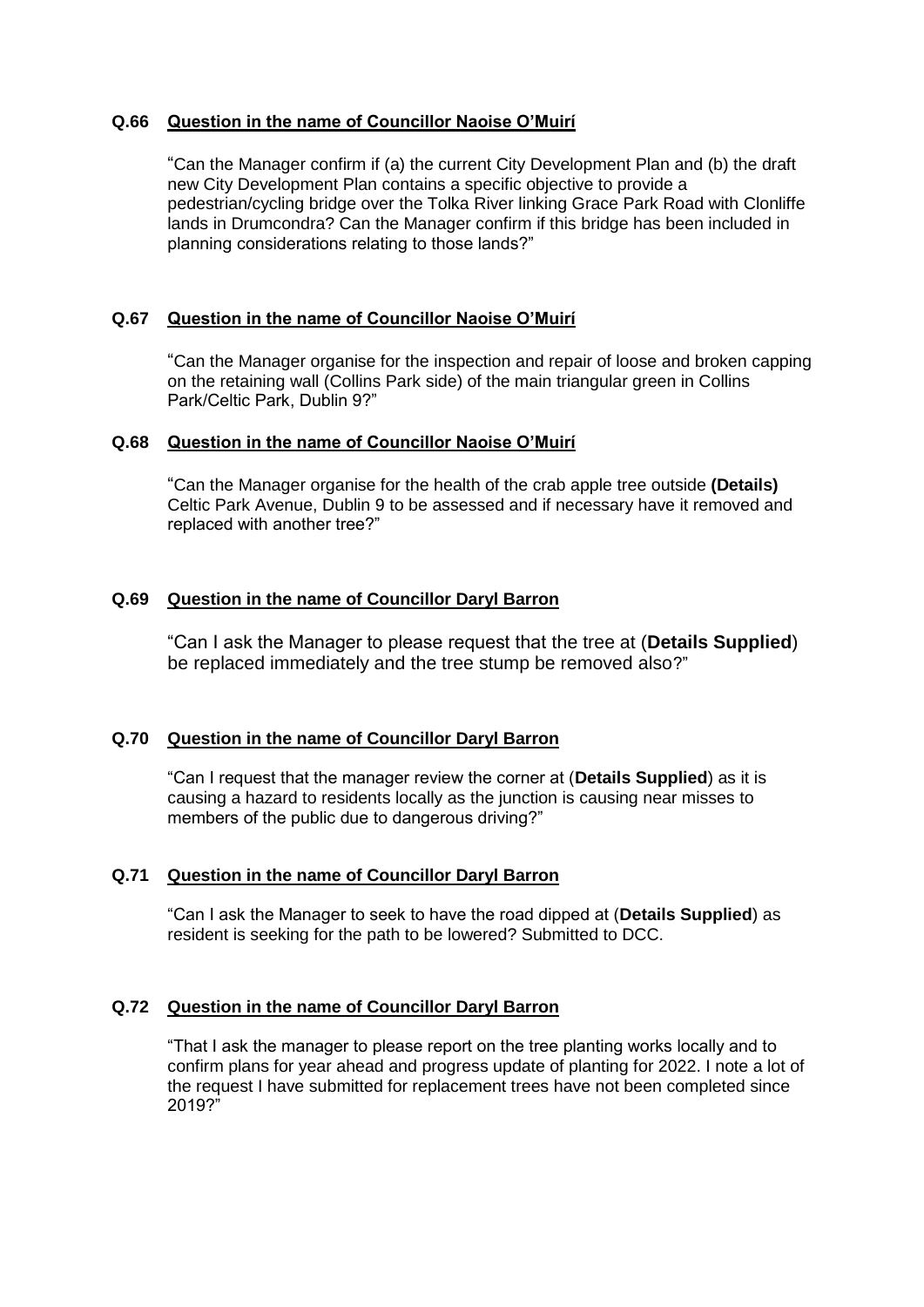## **Q.73 Question in the name of Councillor Daryl Barron**

"Can I ask the Manager to inspect greenspace at (**details supplied**) as the resident is worried regarding the lack of grass cutting on the space adjacent to houses, the growth of which is causing a visual obstruction to road. Illegal dumping also in this location?"

### **Q.74 Question in the name of Councillor Daryl Barron**

"Can the Manager remove the Graffiti at (**Details Supplied 1**) at the bottom of the Cul de Sac and have the tarmac at (**Details supplied 2**) replaced as dangerous holes in bridge are a potential hazard to members of the public & may result in falls?"

### **Q.75 Question in the name of Councillor Donna Cooney**

"Could speed reduction measures be put in place in Marino?"

## **Q.76 Question in the name of Councillor Donna Cooney**

"Could speed reduction measures be put in place in Abbeyfield Killester?"

## **Q.77 Question in the name of Councillor Donna Cooney**

"Could a map of where the new recycling bins will be situated on Clontarf promenade be provided and a date as to when they will be installed also be provided?

### **Q.78 Question in the name of Councillor Donna Cooney**

"To ask the manager for a copy of the speed reports commissioned in December 2021 on Kincora Road Clontarf, so that measures can be put in to address speeding on this road?"

### **Q.79 Question in the name of Councillor Donna Cooney**

"To ask the manager to request that all proposed changes in zoning in the draft development plan in the North Central Area be provided in list form to North Central area councillors?"

### **Q.80 Question in the name of Councillor Patricia Roe**

"To ask the Area Manager if he will take steps to address traffic safety matters at a location (**details supplied**) in Dublin 9?"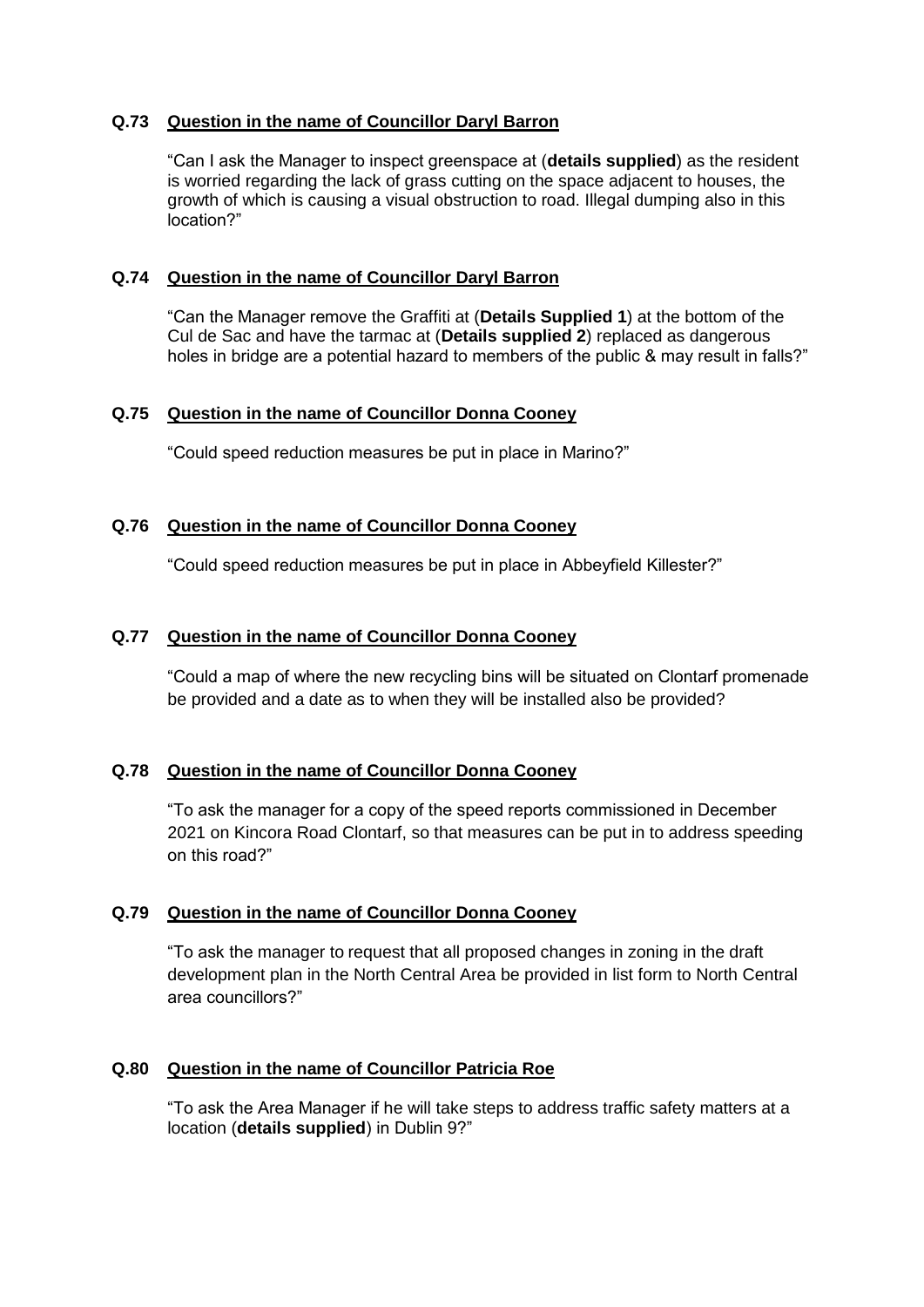## **Q.81 Question in the name of Councillor Patricia Roe**

"To ask the Area Manager to examine the pedestrian lights at the shops on Shantalla Road to see if the level of lighting could be improved as there have been complaints that the lights are very dim and difficult for motorists to see?"

## **Q.82 Question in the name of Councillor Patricia Roe**

"To ask the Area Manager to have repair work carried out on footpath on (**details supplied)**. The paths are reported as being uneven, cracked and damaged and the tarmac used in various repair jobs over the years, is overgrown, damaged and unsightly. Paths have been upgraded in past 12 months on adjoining roads, could you advise if there are plans to complete similar at this location?"

## **Q.83 Question in the name of Councillor Patricia Roe**

"To ask the Area Manager to clarify if the developer has an obligation to reinstate embankment at (**details supplied**); if the trees and shrubs in this area could be trimmed / lower branches removed (outside of nesting season) in order to allow the local Tidy Towns group to clean and remove litter which gathers at this area. Clarification is sought by the TT group as to what can be done to improve the appearance of this area and what the developer's obligations are in relation to reinstating it to an acceptable standard.

### **Q.84 Question in the name of Councillor Patricia Roe**

"To ask the Area Manager to install speed slowing measures at the bend (**1 details supplied**) and to improve the ramps on (**3 details supplied**). There are good traffic calming measures in place on (**2details supplied**) which result in drivers actively slowing down. But along (**3 details supplied**) and at (**1 details supplied**) traffic travels much faster than the allowed 30kph on this recognised rat run and is a danger to pedestrians, older people and children especially crossing to and from the park entrance. Would it also be possible to paint 30kph on the road (**3 details supplied**)?"

### **Q.85 Question in the name of Councillor Patricia Roe**

"To ask the Area Manager to extend the yellow box fully across the junction at (**details supplied**)?"